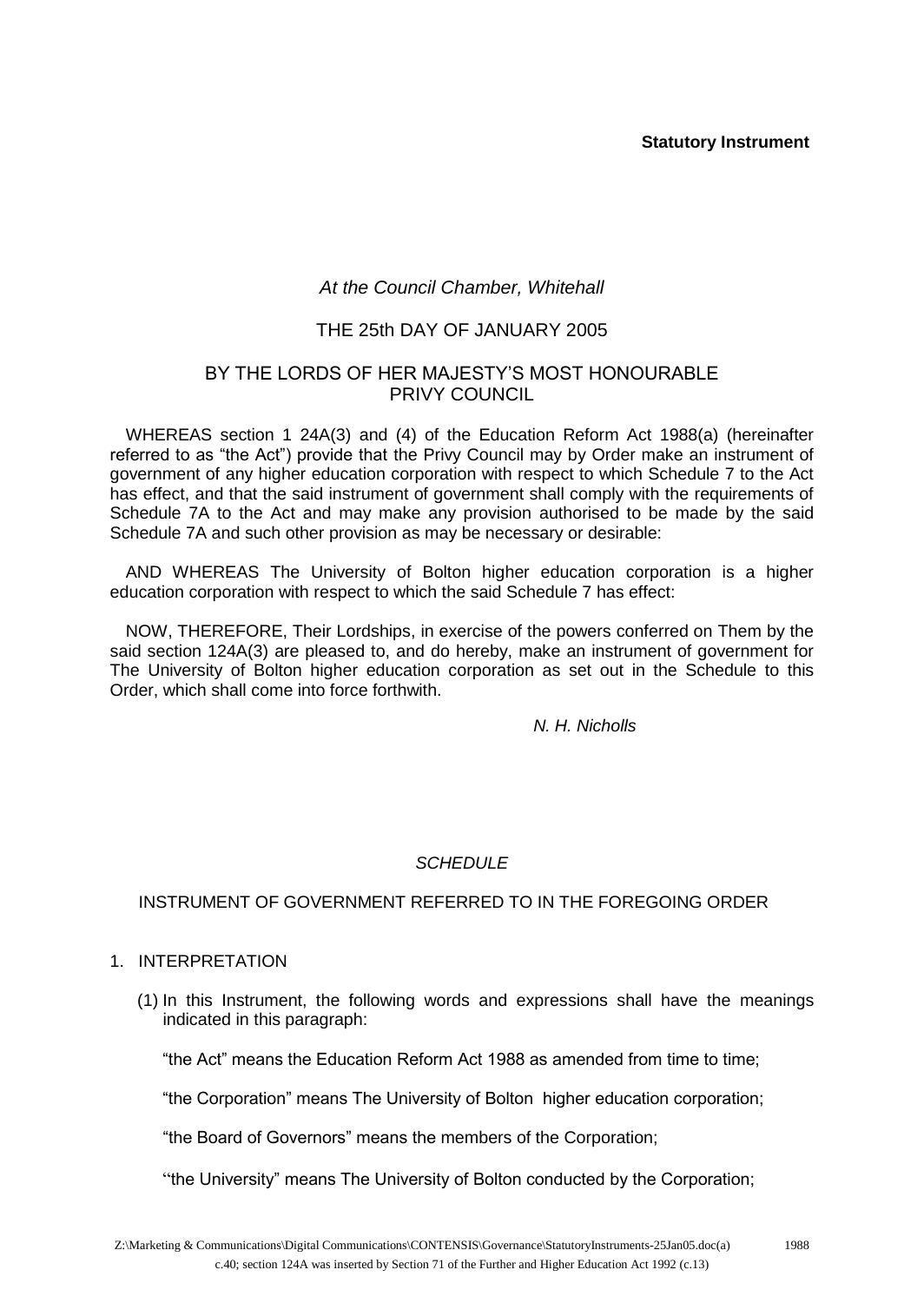"the Vice Chancellor " means the Vice Chancellor of the University;

"the Academic Board" means the Academic Board of the University constituted in accordance with the Articles;

"the Instrument" means the Instrument of Government of the Corporation;

"the Articles" means the Articles of Government in accordance with which the University is conducted;

"the Clerk" means the person appointed to the office of the Clerk to the Board of Governors under the Articles;

"the Secretary of State" means the Secretary of State for Education; and

"the appointing authority" means the Corporation unless otherwise specified.

- (2) References in this Instrument, in relation to the Board of Governors, to a variable category of members are references to any category of members in relation to which the number applicable in accordance with paragraph 3 below is subject to variation.
- 2. NAME OF THE CORPORATION
	- (1) The Board of Governors may, by resolution, change the name of the Corporation, with the consent of the Privy Council.

### 3. MEMBERSHIP OF THE BOARD OF GOVERNORS

- (1) The Board of Governors shall consist of:
	- (a) not less than twelve and not more than twenty-four members appointed in accordance with the following provisions; and
	- (b) the Vice Chancellor , unless s/he chooses not to be a member.
- (2) Of the appointed members:
	- (a) up to thirteen shall be independent members;
	- (b) up to two may be teachers at the University nominated by the Academic Board and up to two may be students of the University nominated by the students thereof; and
	- (c) at least one and not more than nine shall be co-opted members nominated by the members, of the Board of Governors who are not co-opted members.
- (3) Independent members shall be persons appearing to the appointing authority to have experience of, and to have shown capacity in, industrial, commercial or employment matters or the practice of any profession.
- (4) The co-opted member required by sub-paragraph 3(2)(c) above shall be a person who has experience in the provision of education.
- (5) A person (other than a person appointed in pursuance of sub-paragraph 3(2)(b) above) who is: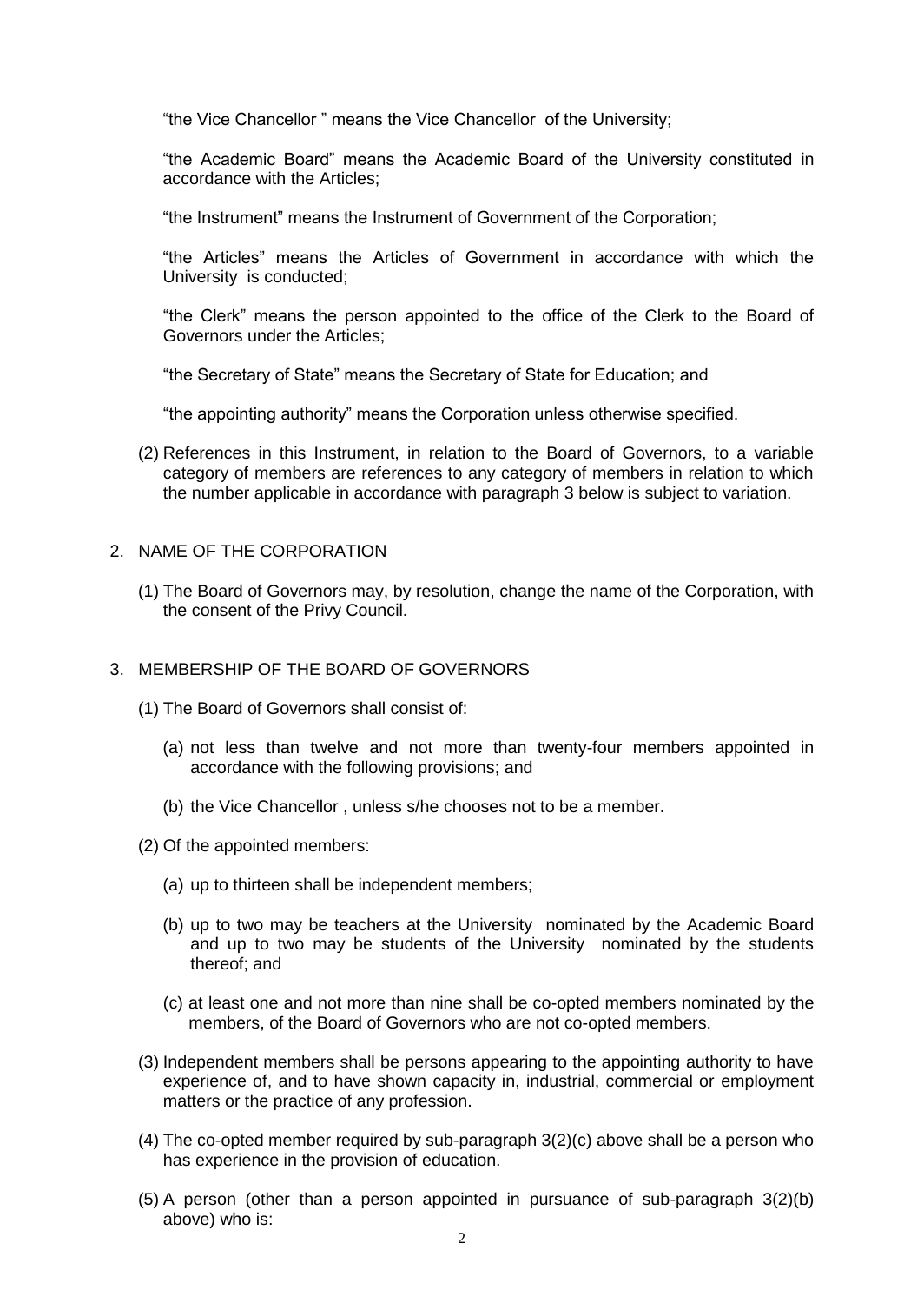(a) employed at the University (whether or not as a teacher);

- (b) a full-time student at the University ; or
- (c) an elected member of any local authority,

is not eligible for appointment as a member of the Board of Governors otherwise than as a co-opted member.

- (6) For the purposes of this paragraph, a person who is not for the time being enrolled as a student at the University shall be treated as such a student during any period when he has been granted leave of absence from the University for the purposes of study or travel or for carrying out the duties of any office held by him in the students' union at the University.
- (7) It shall be for the appointing authority to determine any question as to whether any person is qualified in accordance with the preceding provisions of this paragraph for appointment as a member of the Board of Governors of any description or category.

### 4. DETERMINATION OF MEMBERSHIP NUMBERS

- (1) The Board of Governors shall make a determination with respect to their membership numbers.
- (2) Such a determination shall fix the number of members of each variable category of which the Board of Governors are to consist, subject to the limits applicable in relation to that category in accordance with paragraph 3(2) above.
- (3) In making such a determination, the Board of Governors shall secure that at least half of all the members of the Board of Governors, when constituted in accordance with the determination, will be independent members.
- (4) Such a determination shall not have effect so as to terminate the appointment of any person who is a member of the Board of Governors at the time when it takes effect.
- *(5)* Such a determination may be varied by a subsequent determination.

### 5. APPOINTMENT OF MEMBERS OF THE BOARD OF GOVERNORS

- (1) Subject to the provisions of Section 124C of the Act, no appointment of members of the Board of Governors may be made before the first determination of the membership in accordance with paragraph 4(1) above takes effect.
- (2) The Board of Governors are the appointing authority in relation to the appointment of any member of the Board of Governors other than an independent member.
- (3) Where an appointment of an additional independent member of the Board of Governors falls to be made in consequence of a determination in accordance with paragraph 4 above, the appointing authority in relation to the appointment:
	- (a) shall be the Board of Governors if the appointment is made within the period of three months beginning with the date of the determination; or
	- (b) if the appointment is not made within that period, shall be the current independent members of the Board of Governors.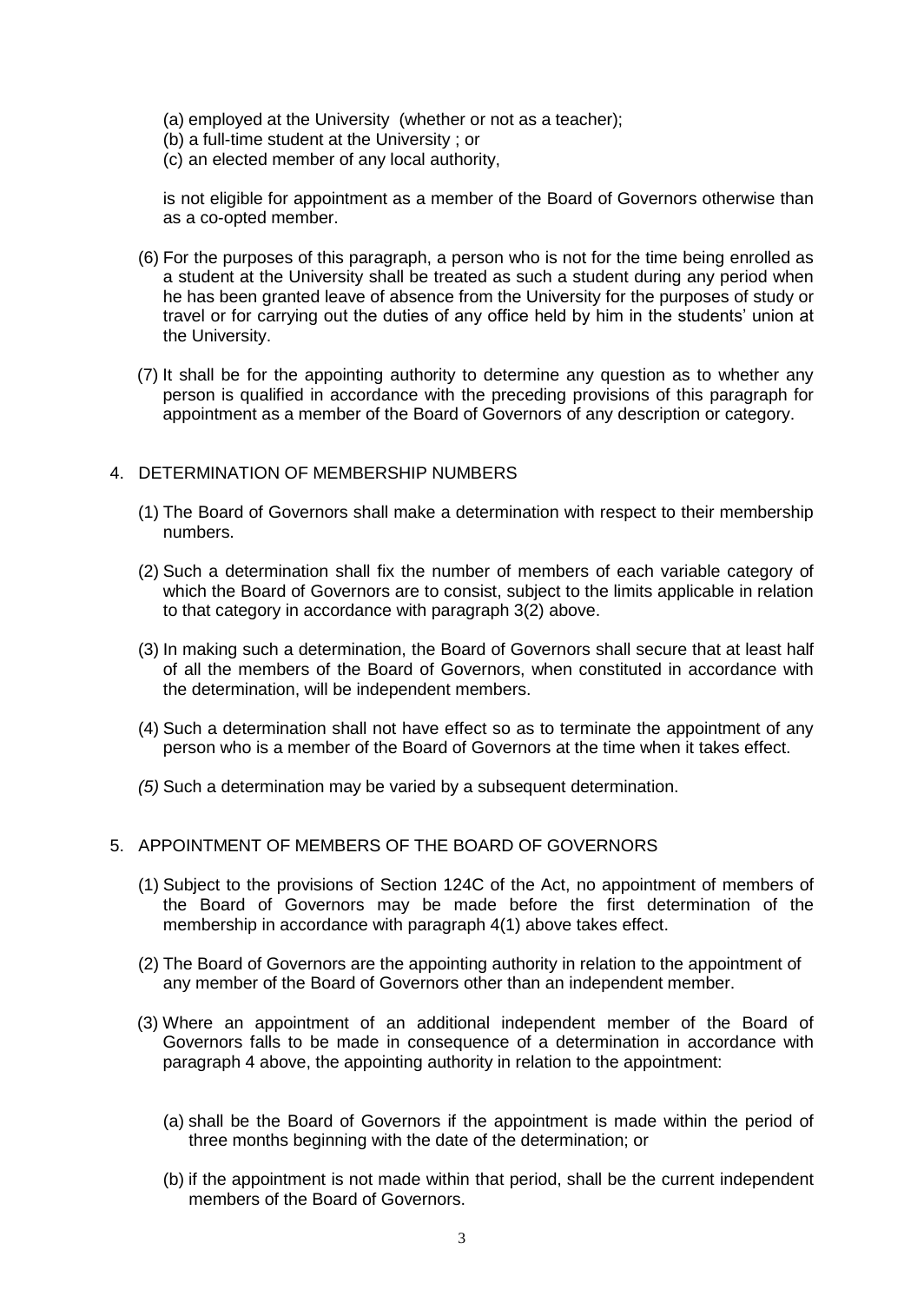- (4) Where a vacancy in the office of an independent member of the Board of Governors arises on any existing independent member ceasing to hold office on the expiry of his term of office:
	- (a) his successor shall not be appointed more than six months before the expiry of that term; and
	- (b) the appointing authority in relation to the appointment of his successor:
		- (i) shall be the Board of Governors if the appointment is made not less than three months before the expiry of that term; or
		- (ii) if the appointment is not so made, shall be the current independent members of the Board of Governors.
- (5) Where a vacancy in the office of an independent member of the Board of Governors arises on the death of any such member or on any such member ceasing to hold office in accordance with the Instrument, the appointing authority in relation to the appointment of his successor:
	- (a) shall be the Board of Governors if the appointment is made within the period of three months beginning with the date of death or the date on which the office becomes vacant (as the case may be); or
	- (b) if the appointment is not made within that period, shall be the current independent members of the Board of Governors.
- (6) No appointment of an independent member of the Board of Governors by the Board of Governors in accordance with sub-paragraph 5(3)(a), *5(4)(b)(i)* and *5(5)(a)* above shall be made unless the appointment has been approved by the current independent members of the Board of Governors.
- (7) If the number of independent members of the Board of Governors falls below the number needed in accordance with the Articles for a quorum, the Secretary of State is the appointing authority in relation to the appointment of such number of independent members as is required for a quorum.

### 6. TENURE OF OFFICE OF MEMBERS OF THE BOARD OF GOVERNORS

- (1) The Board of Governors shall determine the period of office of members in each of the variable categories set out in paragraph 3(2) above. Such members shall hold and vacate office in accordance with the terms of their appointment and shall, on ceasing to be a member on completion of their period of office, be eligible for re-appointment.
- (2) A member of the Board of Governors may at any time by notice in writing to the Clerk resign his office, which will thereupon become vacant from the date of receipt of the notice or date of resignation specified therein whichever shall be the later.
- (3) If at any time the Board of Governors are satisfied that any member of the Board of Governors:
	- (a) has been absent from meetings of the Board of Governors for a period of twelve months without the permission of the Board of Governors; or
	- (b) is unable or unfit to discharge the functions of a member, the Board of Governors may by notice in writing to that member remove him from office; and thereupon the